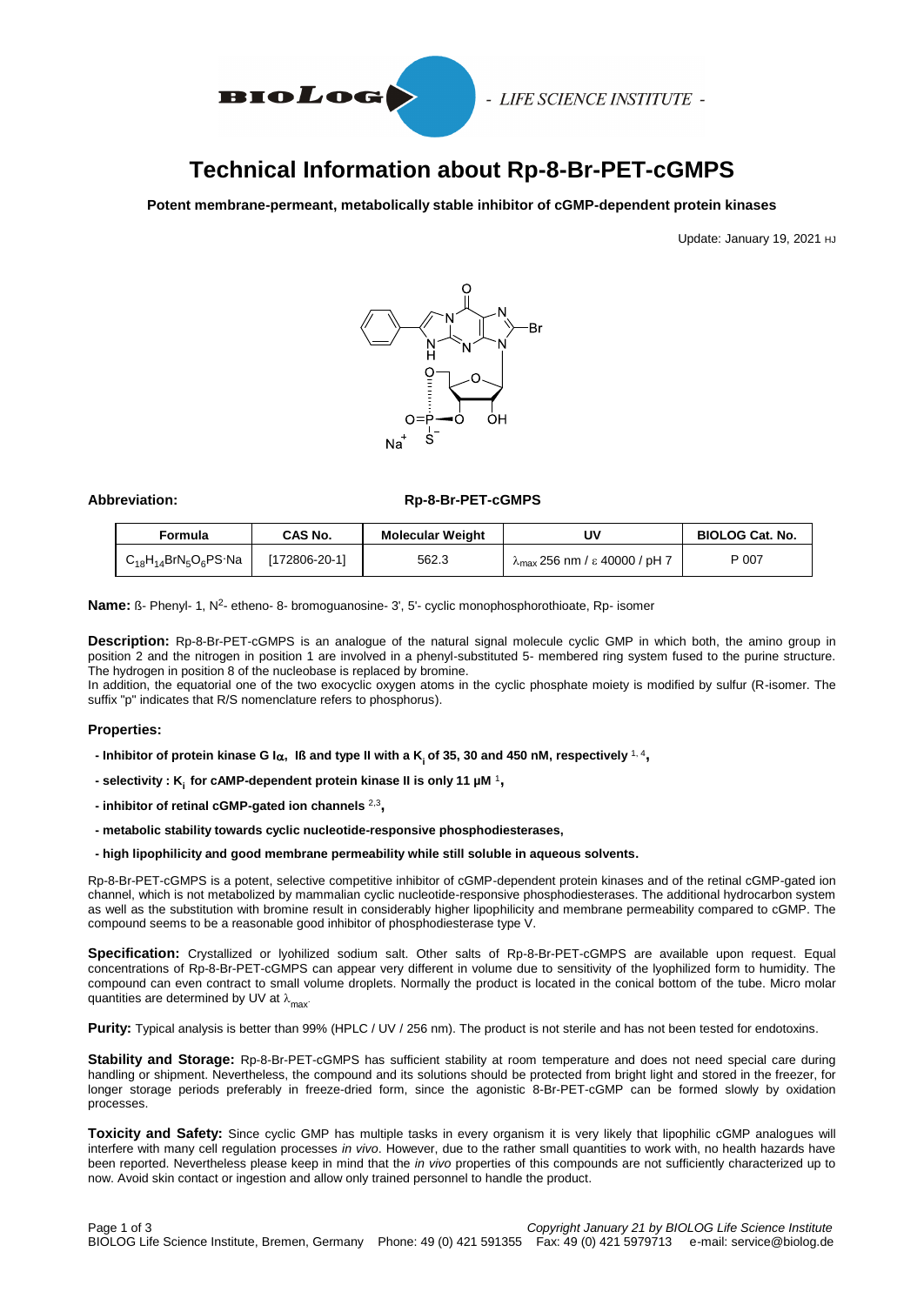

# - LIFE SCIENCE INSTITUTE -

Our products are designed, developed and sold for research purposes only! They are intended for *in vitro* and nonhuman *in vivo*  laboratory applications. Any other use requires approval of health authorities. **Not for drug, household or related uses!**

**Solubility:** Detailed information on the solubility of Rp-8-Br-PET-cGMPS in water and various buffers are listed in the solubility chart below. Concentrations have been tested at ambient temperature and can be considered as minimum concentrations usually obtainable. When opening the tube please make sure that no substance is lost within the cap. Please rinse tube walls carefully and preferably use ultrasonic or vortex to achieve total and uniform mixing.

| No.    | <b>Solvent</b>                                   | Solubility [mM] |
|--------|--------------------------------------------------|-----------------|
|        | H <sub>2</sub> O                                 | 20              |
| Ш      | <b>DMSO</b>                                      | 40              |
| Ш      | <b>DMF</b>                                       | 40              |
| IV     | Ethanol 96%                                      | 1               |
| $\vee$ | Methanol                                         | 40              |
| VI     | PBS, pH 7.4                                      | 1               |
| VII    | 100 mM Na <sub>2</sub> HPO <sub>4</sub> , pH 7.0 | 2               |
| VIII   | 25 mM Hepes/NaOH, pH 7.2                         | 10              |
| IX     | 25 mMTris/HCl, pH 7.4                            | 13              |



#### **Selected References for Rp-8-Br-PET-cGMPS:**

For a detailed list please inquire or visit our website [\(http://www.biolog.de\)](http://www.biolog.de/literature/product-references/?user_library_pi4%5Brequest%5D=referenz&user_library_pi4%5Bname%5D=P%20007)

Jäger, R.; Russwurm, C.; Schwede, F.; Genieser, H.-G.; Koesling, D.; Russwurm, M., *J. Biol. Chem*., **287**, 1210 – 1219 (2012): " Activation of PDE10 and PDE11 Phosphodiesterases"

Werner, K.; Schwede, F.; Genieser, H.-G.; Geiger, J.; Butt, E., *Naunyn Schmiedebergs Arch. Pharmacol*., **384**, 169 - 176 (2011): "Quantification of cAMP and cGMP Analogs in Intact Cells: Pitfalls in Enzyme Immunoassays for Cyclic Nucleotides"

Paquet-Durand, F.; Hauck, S.M.; van Veen, T.; Ueffing, M.; Ekström, P., *J. Neurochem.*, **108**, 796 - 810 (2009): "PKG Activity Causes Photoreceptor Cell Death in Two Retinitis pigmentosa Models"

Prieto, D.; Rivera, L.; Benedito, S.; Recio, P.; Villalba, N.; Hernandez, M.; Garcia-Sacristan, A., *Eur. J. Pharmacol*., **531**, 232 - 237 (2006): "Ca<sup>2+</sup>-activated K<sup>+</sup> (KCa) Channels are Involved in the Relaxations Elicited by Sildenafil in Penile Resistance Arteries"

Chien, W.L.; Liang, K.C.; Teng, C.M.; Kuo, S.C.; Lee, F.Y.; Fu, W.M., *Eur. J. Neurosci*., **21**, 1679 - 1688 (2005): "Enhancement of Learning Behavior by a Potent Nitric Oxide-guanylate Cyclase Activator YC-1"

Jernigan, N.L.; Walker, B.R.; Resta, T.C., *Am. J. Physiol.-Lung Cell. Mol. Physiol*., **285**, L634 - L642 (2003): "Pulmonary PKG-1 is Upregulated Following Chronic Hypoxia"

Gao, Y.S.; Dhanakoti, S.; Trevino, E.M.; Sander, F.C.; Portugal, A.M.; Raj, J.U., *Am. J. Physiol.-Lung Cell. Mol. Physiol*., **285,** L611 - L618 (2003): "Effect of Oxygen on Cyclic GMP-dependent Protein Kinase-mediated Relaxation in Ovine Fetal Pulmonary Arteries and Veins"

Sauzeau, V.; Rolli-Derkinderen, M.; Marionneau, C.; Loirand, G.; Pacaud, P., *J. Biol. Chem.*, **278**, 9472 - 9480 (2003): "RhoA Expression is Controlled by Nitric Oxide through cGMP-dependent Protein Kinase Activation"

Schmidtko, A.; Ruth, P.; Geisslinger, G.; Tegeder, I., *Nitric Oxide-Biol. Chem.*, **8**, 89 - 94 (2003): "Inhibition of Cyclic Guanosine 5'-Monophosphate-dependent Protein Kinase I (PKG-I) in Lumbar Spinal Cord Reduces Formalin-induced Hyperalgesia and PKG Upregulation"

Jang, E.K.; Azzam, J.E.; Dickinson, N.T.; Davidson, M.M.L.; Haslam, R.J., *Brit. J. Haematol.*, **117**, 664 - 675 (2002): "Roles for Both Cyclic GMP and Cyclic AMP in the Inhibition of Collagen-induced Platelet Aggregation by Nitroprusside"

Zaragoza, C.; Soria, E.; Lopez, E.; Browning, D.; Balbin, M.; Lopez-Otin, C.; Lamas, S., *Mol. Pharmacol*., **62**, 927 - 935 (2002): "Activation of the Mitogen Activated Protein Kinase Extracellular Signal-Regulated Kinase 1 and 2 by the Nitric Oxide-cGMPcGMP-dependent Protein Kinase Axis Regulates the Expression of Matrix Metalloproteinase 13 in Vascular Endothelial Cells"

Sirotkin, A.V.; Makarevich, A.V.; Pivko, J.; Genieser, H.-G., *Asian-Aust. J. Anim. Sci.*, **15**, 1045 - 1050 (2002): "Intracellular Mechanisms of Growth Hormone Action on Apoptosis in Cultured Porcine Ovarian Granulosa Cells"